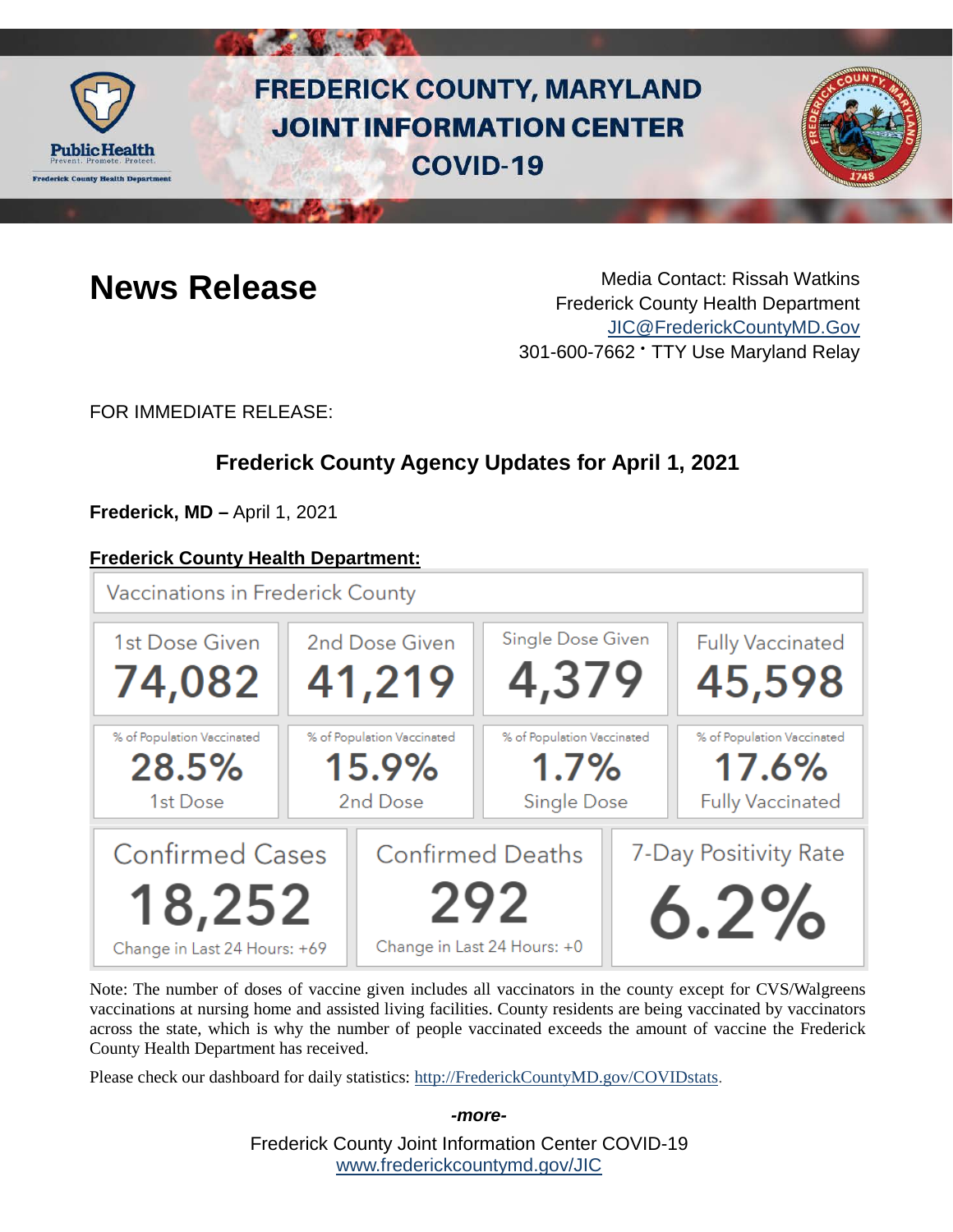

#### **Page 2/JIC**

As we approach the sad milestone of 300 lives lost to COVID-19, it is important that we honor those lives in a lasting and meaningful way. Please submit your ideas for a Frederick County COVID-19 Memorial through April 16th at [FrederickCountyMD.gov/Memorial.](http://frederickcountymd.gov/Memorial) **Frederick County Update**<br>
300 lives lost to COVID-<br>
Elives in a lasting and<br>
deas for a Frederick County<br>
oth at



### Frequently Asked Questions

Q: How do you handle excess doses at the end of a clinic?

A: We are not keeping a separate list to fill excess doses. In our large clinics, we will be contacting county employees and people who have completed our Vaccine Interest Form to see who is available within 15 minutes of same day notification. In our mobile clinics, doses are allocated to long term care facilities needing doses for new residents.

Q: What are common reactions to the COVID-19 vaccine?

A: For the first dose, the most common reaction is pain at the injection site. This is more common in younger people than older people. For the second dose, common reactions include fever, fatigue, headache and body aches. Most people report mild or moderate reactions 1-2 days after their second dose, and reactions last 1-2 days. These are also more common in younger people than older people. For more details, check out the CDC website for information [Pfizer,](https://www.cdc.gov/vaccines/covid-19/info-by-product/pfizer/reactogenicity.html) [Moderna,](https://www.cdc.gov/vaccines/covid-19/info-by-product/moderna/reactogenicity.html) and [Johnson &](https://www.cdc.gov/vaccines/covid-19/info-by-product/janssen/reactogenicity.html)  [Johnson \(Janssen\).](https://www.cdc.gov/vaccines/covid-19/info-by-product/janssen/reactogenicity.html)

Q: How do I report a reaction to the COVID-19 vaccine?

A: There are two ways you can report your reactions to the COVID-19 vaccine. If you have a smartphone, you can sign up at<https://vsafe.cdc.gov/> to get daily check-ins from CDC. You can also report a reaction to the Vaccine Adverse Event Reporting System (VAERS) at [https://vaers.hhs.gov/.](https://vaers.hhs.gov/)

# Currently Eligible in Maryland and Frederick County

People in groups **1A, 1B, 1C, 2A and 2B** are currently eligible in Maryland and Frederick County. Once your group is eligible, it continues to stay eligible. There is not enough vaccine for everyone who is eligible.

| <b>Phase</b>   | Who                                                                        | When     |
|----------------|----------------------------------------------------------------------------|----------|
| 2C             | All Marylanders age 55 and older, as well as essential workers in critical | April 13 |
|                | industries, including construction workers, food services, utilities,      |          |
|                | transportation, financial services, IT and other infrastructure.           |          |
| $\overline{3}$ | General population, including healthy adults age 16 and older.             | April 27 |
|                |                                                                            |          |

*-more-*